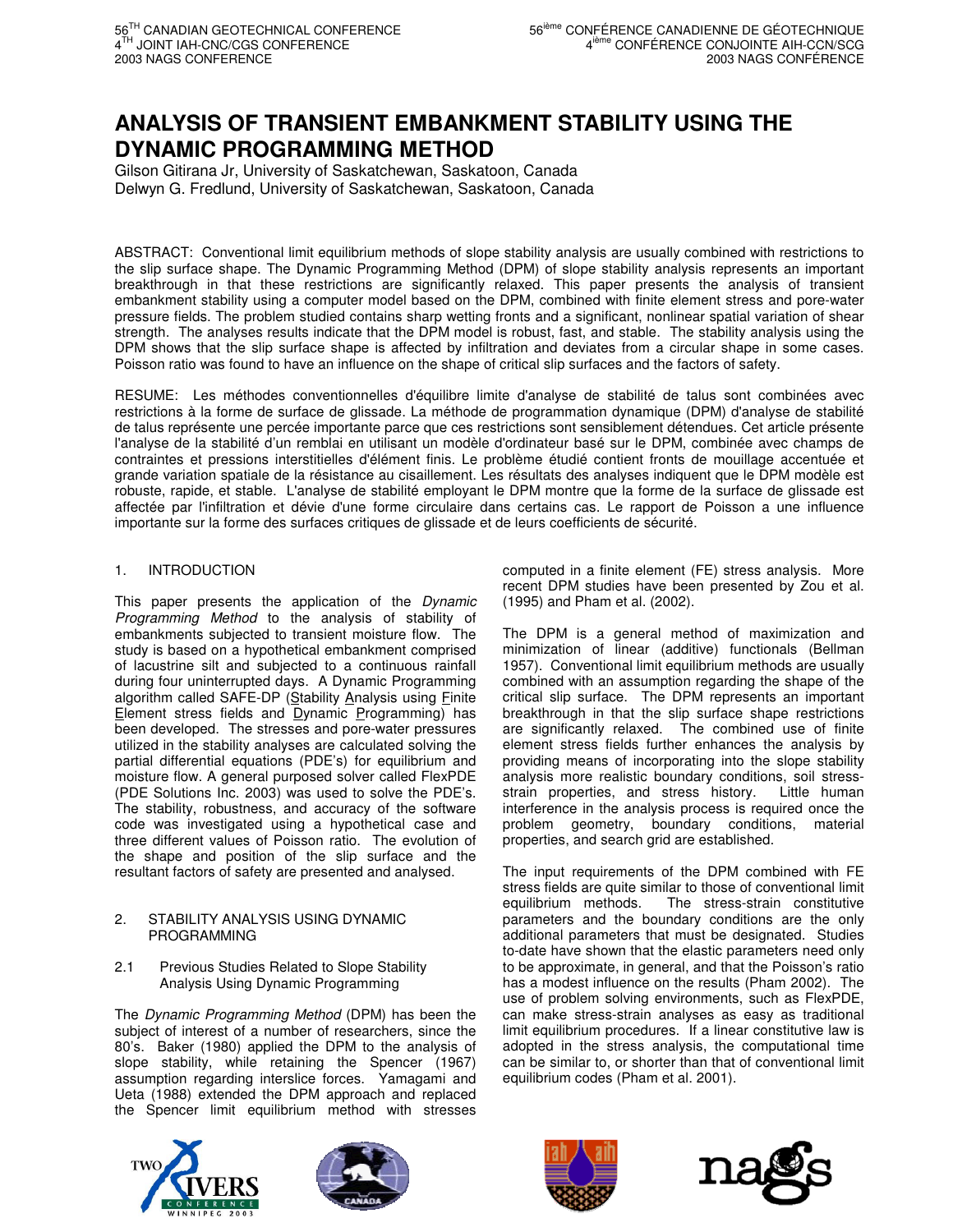#### 2.2 Optimization Procedure

Figure 1 presents the analytical scheme for stability analysis using the Dynamic Programming Method, DPM (Yamagami and Ueta 1988 and Pham et al. 2001). The procedure is based on the assumption that the critical slip surface can be approximated by "*n*" linear segments. Each linear segment connects two *state points* located at two successive *stages*. The *search grid* consists of a collection of *state points* lying on "*n*+1" *stages*. A relatively coarse search grid is superimposed on the geometry shown in Figure 1. The dynamic programming procedure is used to determine a continuous assemblage of segments that corresponds to a minimum overall factor of safety. In order to quantify the overall stability, a *factor of safety*, *Fs*, along a slip surface is defined in its discrete form as:

$$
F_s = \sum_{i=1}^{n} R_i / \sum_{i=1}^{n} S_i = \sum_{i=1}^{n} \tau_i \Delta L_i / \sum_{i=1}^{n} \tau_i \Delta L_i
$$
 [1]

where *n* is the total number of segments; *R<sup>i</sup>* is the resisting force of the soil along the *i th* segment, kN/m; *S<sup>i</sup>* is the shear force acting along the *i th* segment, kN/m; t*fi* is the shear strength of the soil along the *i th* segment, kPa;  $\Delta L_i$  is the length of the *i<sup>th</sup>* segment, m; and  $\tau_i$  is the shear stress along the *i<sup>th</sup>* segment, kPa. This definition of factor of safety (i.e., considering the state of overall limit equilibrium of forces), puts the DPM within a similar class to the limit equilibrium methods.

The unique characteristic of the DPM lies in the manner by which the shape and position of the critical slip surface, along with the corresponding minimum *Fs*, is obtained. The dynamic programming method can only be applied to *additive functionals* (i.e., functions of the form  $Y = \sum [a \cdot y_i + b]$ . For that reason, in order to minimize the non-additive  $F_s$  functional the following additive functional is introduced (Baker, 1980):

$$
G = \sum_{i=1}^{n} (\tau_{f_i} \Delta L_i - F_s \tau_i \Delta L)
$$
 [2]



Figure 1. The analytical scheme for stability analysis using Dynamic Programming.



Figure 2. Optimum functions: detail showing two adjacent stages.

In order to minimise *G*, the *optimal function*, *H*, is used. *H<sup>i</sup>*+1(*j*) is defined as the minimum of *G* between any *state point* at the initial *stage* and any posterior *state point* [*i*, *j*]. According to the principle of optimality (Bellman 1957), the optimal function at a posterior stage,  $H_{i+1}(j)$ , is a function of the optimal function at the prior stage, *Hi*(*k*), as follows:

$$
H_{i+1}(j) = \min[H_i(k) + DG_{i+1}(j,k)]
$$
 [3]

where  $i = 1, n; j = 1, NP(i+1); k = 1, NP(i); NP(i)$  is the number of *state points* on *stage i*; and  $DG_{i+1}(j, k) = \tau_{f_i} \Delta L_i - F_s \tau_i \Delta L$ . The optimization scheme described by Eq. 3 is presented in Fig 2. The term  $DG_{i+1}(i, k)$  corresponds to the 'cost' of passing between the state points [*i*+1, *j*] and [*i*, *k*], and is termed the *return function*. The principle of optimality establishes that the optimal function at each state point of a posterior stage corresponds to the minimum value amongst all the sums of the optimal functions at each state point of the prior stage and the 'costs' of passing between the state points [*i*+1, *j*] and [*i*, *k*]. A more rigorous examination of the principle of optimality can be found in Bellman (1957).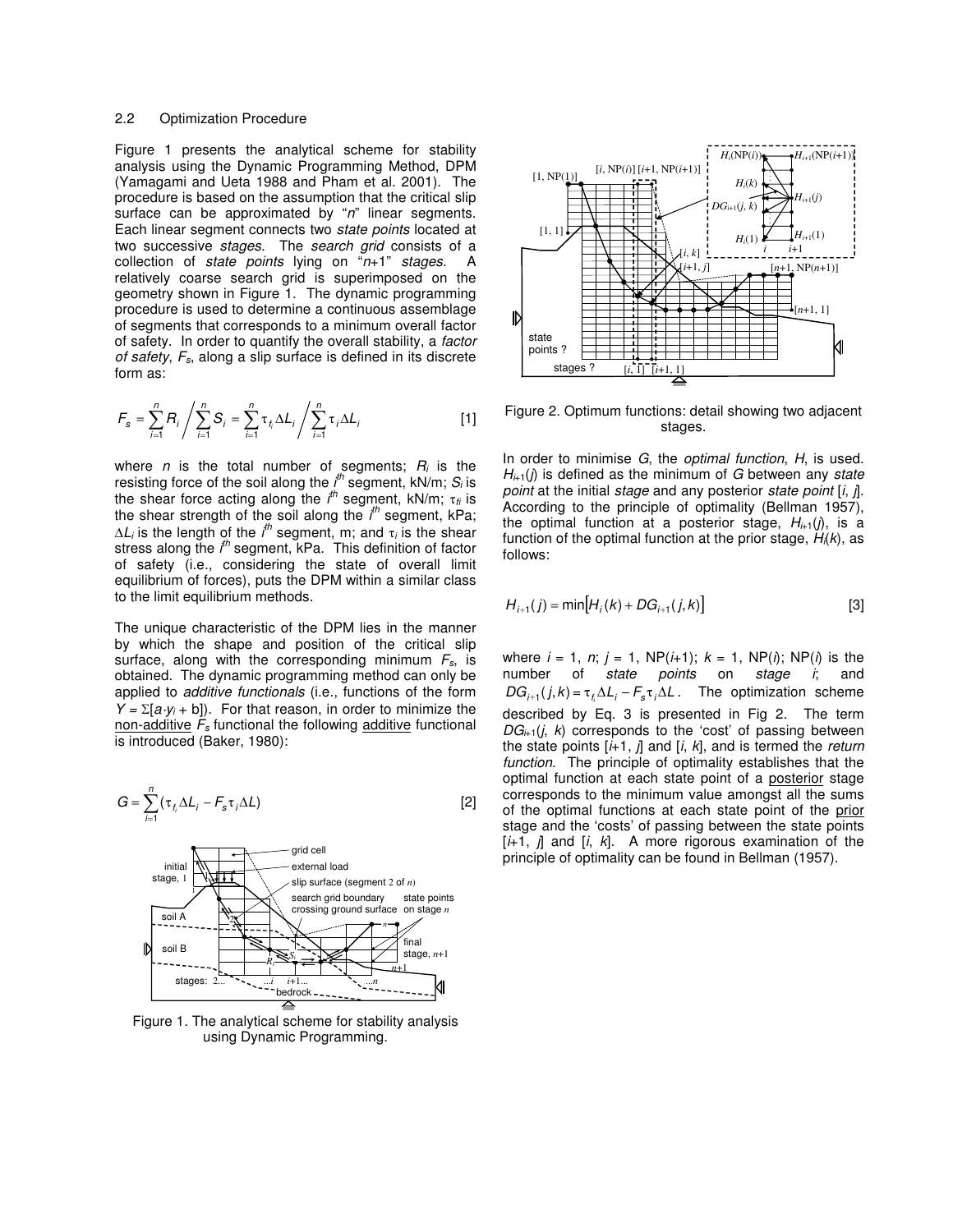

Figure 3. Optimum variables on a segment connecting two state points.

The principle of optimality implies in a sequential computation that starts on the first stage and goes towards the last stage. At the initial stage, the value of the optimal function,  $H_1(k)$ , must be set equal to zero. The search for the optimal function  $H_{i+1}(j)$  must be repeated for each state point in each stage, up to the last stage, *n*+1.

The ultimate minimum value of *G* corresponds to the minimum value of *H* at  $n+1$ , min $[H_{n+1}(j)]$ . The optimal path that defines the critical slip surface is found by connecting the optimal state points, traced back from the final stage to the initial stage. The value of *F<sup>s</sup>* is given an assumed value for the first slip surface computation and replaced by the newly obtained *Fs*. This process must be repeated until *F<sup>s</sup>* converges to a unique value while respecting an error tolerance.

The search grids presented in Figs. 1 and 2 observe certain rules. The state points at the initial and final states (1 and *n*+1) must all be above the ground surface in order for the slip surfaces to form a complete wedge of soil. There must be state points at the intermediate stages both above and below the ground surface, giving freedom for the slip surface to find its most critical position without improper grid restrictions. Finally, the search grid must cross the ground surface somewhere along the intermediate stages in order to force slip surfaces to cross the ground surface.

#### 2.3 Shear Strength and Stresses within the DPM Search Grid

The shear strength, normal stress, and acting shear stress at any *state point* must be determined in order to solve Eqs. 2 and 3. These variables can be calculated based on the finite element stress field, pore-water pressure field, shear strength parameters, and orientation angle of the plane. The stress field is obtained by solving the PDE's governing static equilibrium. The pore-water pressure field is determined by solving the PDE's governing water movement along with appropriate soilatmospheric boundary conditions. If a regular search grid formed by rectangular grid cells is used (see Figs. 1 and 2), it is convenient to interpolate the values of the variables involved on a regular *data grid* coinciding with the search grid. The variables interpolated are the stress state, pore-water pressure, and shear strength parameters. The data grid must extend beyond the area of the soil domain, overlapping the entire area enclosed by both the search grid and the soil domain. A value of zero must be assigned to the values of the variables on grid points not inside the soil mass.

Figure 3 presents how the variables on any segment connecting two state points can be calculated from the data grid. The values of any variable along any segment can be considered approximately equal to the value interpolated at the centre of the segment. If a segment crosses more than one grid cell, the value of the variables must be interpolated at the centre of each 'sub-segment' within each cell. The interpolation can be performed using Lagrange interpolation functions for linear rectangular elements. The subscript '*c*' in Fig. 3 indicates that the variable lies on the sub-segment centre. Once the values of the variables at the centre of the subsegments are determined, the values of  $\tau_{fi}$ ,  $\sigma_{ni}$ , and  $\tau_i$  may be calculated. The resisting forces, *Ri*, and actuating shear forces, *Si*, at each segment are equal to the sum of  $R_c$  and  $S_c$  at each sub-segment, respectively.  $R_c$  and  $S_c$ are determined by multiplying the shear stress and shear strength by the corresponding sub-segment lengths.

The shear strength,  $\tau_{\text{f}i}$ , can be determined by using the shear strength envelope for a saturated/unsaturated soil (Fredlund and Rahardjo 1993). The shear strength with respect to soil suction can be based on a prediction technique dependent upon the SWCC. The normal stress,  $\sigma_{nk}$  and shear stress,  $\tau_{ik}$  acting on a plane inclined at an angle  $\theta$  can be computed from the stress state defined by  $\sigma_x$ ,  $\sigma_y$ , and  $\tau_{xy}$ :

$$
\sigma_{n_i} = \sigma_x \sin^2 \theta + \sigma_y \cos^2 \theta - \tau_{xy} \sin 2\theta
$$
 [4]

$$
\tau_i = [(\sigma_x - \sigma_y)/2] \sin 2\theta - \tau_{xy} \cos 2\theta \tag{5}
$$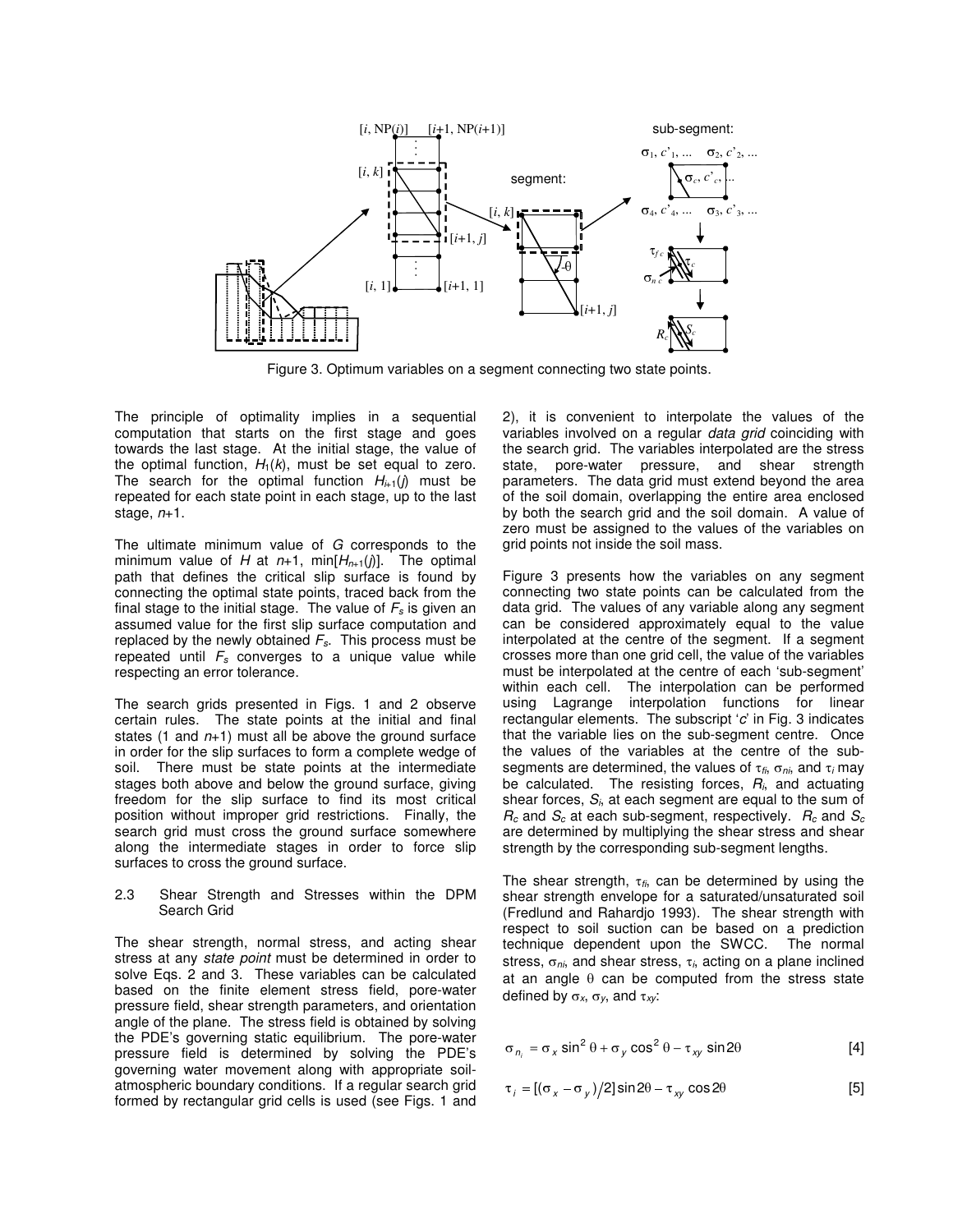where  $\sigma_x$  and  $\sigma_y$  are the total normal stresses acting on the  $x$ - and  $y$ -directions, respectively; and  $\tau_{xy}$  is the total shear stress acting on the *x*-plane and *y*-direction. The normal stress,  $\sigma_{ni}$ , (Eq. 4) is later used in the calculation of shear strength. The actuating shear stress,  $\tau_i$ , (Eq. 5) is required in the factor of safety equation.

#### 3. PARTIAL DIFFERENTIAL EQUATIONS GOVERNING SOIL BEHAVIOUR

The moisture flow and static equilibrium of the soil comprising an embankment can be represented by a system of partial differential equations (PDE's). The PDE's are obtained from basic continuity and equilibrium laws, combined with constitutive laws that describe soil behaviour.

#### 3.1 Conservation and Flow of Water

The conservation of mass equation for the water phase can be derived by taking the rate of flux of water mass in and out of a representative elemental volume (REV) and equating the difference to the rate of change of water mass within the element with time. For two-dimensional flow only flow in the *x*- and *y*-directions are considered. The mass flux of liquid water in saturated/unsaturated soils can be described by using Darcy's law. The volume of water within the REV can be expressed in terms of the stress state variables. The coefficient of water volume change can be written as the derivative of the soil-water characteristic curve. Combining the conservation of mass equation, the constitutive water and air flow law, and the derivative of the soil-water characteristic curve, the following PDE is obtained:

$$
\frac{\partial}{\partial x}\left[k^w \frac{\partial (u_w/\gamma_w)}{\partial x}\right] + \frac{\partial}{\partial y}\left[k^w \frac{\partial (u_w/\gamma_w + y)}{\partial y}\right] = -m_2^w \frac{\partial u_w}{\partial t} \text{ [6]}
$$

where  $k^w$  is the hydraulic conductivity  $(k^w = f(u_a - u_w), m/s);$  $u_a$  is the pore-air pressure, kPa;  $u_w$  is the pore-water pressure, kPa;  $\gamma_w$  is the unit weight of water,  $\approx 9.81$ kN/m3; *y* is the elevation, m; *m*<sup>2</sup> *w* is the coefficient of water volume change with respect to matric suction,  $m_2^w = (e/(1+e))(dS/d(u_a - u_w)),$  1/kPa; and *e* is the void ratio. Two unsaturated soil property functions can be identified in Eq. 6; namely: the hydraulic conductivity and the coefficient of water volume change. These soil properties functions vary with soil suction, and therefore, the PDE is physically non-linear.

#### 3.2 Static Equilibrium of Forces and Stress-Strain Relationship

The PDE's governing static equilibrium of forces can be obtained by considering the equilibrium of forces acting upon a REV of soil. For the two-dimensional case, equilibrium in the *x*- and *y*-directions must be considered. The forces are expressed in terms of stresses and infinitesimal areas. Combining the equilibrium equations with Hooke's generalised stress-strain law, and expressing the strain in terms of small displacements, the following PDE's are obtained for the *x*- and *y*-directions:

$$
\frac{\partial}{\partial x}\left[D_{11}\frac{\partial u}{\partial x}+D_{12}\frac{\partial v}{\partial y}\right]+\frac{\partial}{\partial y}\left[D_{44}\left(\frac{\partial u}{\partial y}+\frac{\partial v}{\partial x}\right)\right]=0
$$
 [7]

$$
\frac{\partial}{\partial x}\left[D_{44}\left(\frac{\partial u}{\partial y}+\frac{\partial v}{\partial x}\right)\right]+\frac{\partial}{\partial y}\left[D_{12}\,\frac{\partial u}{\partial x}+D_{11}\,\frac{\partial v}{\partial y}\right]+\gamma=0 \hspace{1cm} [8]
$$

where *u* and *v* are the displacement in the *x*- and *y*directions respectively, m;  $D_{11} = E(1-\mu)/[(1+\mu)(1-2\mu)]$ ;  $D_{12} = E\mu/[(1+\mu)(1-2\mu)];$  ;  $D_{44} = E/[2(1+\mu)];$  *E* is the Young modulus,  $kPa$ ;  $\mu$  is the Poisson ratio;  $\gamma = (G_s + Se) \gamma_w/(1+e)$  is the unit weight of the soil,  $kN/m^3$ ; and  $G_s$  is the specific unit weight of soil particles. Volume change due to changes in pore-water pressure is neglected in Eqs. 7 and 8.

In order to solve these PDE's governing flow of moisture and static equilibrium a multi-purpose partial differential equation solver is used, FlexPDE (PDE solutions 2003). FlexPDE uses the finite element (FE) and the finite difference (FD) methods combined with Newton-type methods of solution of non-linear coupled systems. FlexPDE has friendly input and output features combined with automatic mesh generation, time-step control, and choice of non-linear approaches.

#### 4. EMBANKMENT STABILITY ANALYSIS

The stability of a hypothetical embankment comprised of lacustrine silt and subjected to heavy rainfall conditions was analysed for a period of 4 days. In order to determine the embankment stability along the time, the pore-water pressure distribution was sampled at several pre-determined instants, *t* = 0, 12, 24, 36, 48, 60, 72, 84, and 96 hours. The degree of saturation within the soil mass and the soil unit weight distribution were computed as functions of the pore-water pressure distribution (i.e., the SWCC). For each of the chosen sampling times, the partial differential equations governing static equilibrium were solved using the soil unit weight distribution. Finally, the Dynamic Programming optimization algorithm used the net total stress and pore-water pressure distributions to determine the location and shape of the critical slip surface and the corresponding factor of safety.

4.1 Problem Geometry, Initial, and Boundary **Conditions** 

Figure 4 presents the geometry, boundary conditions, and initial conditions of the embankment studied. The embankment has a side slope at 1.5H:1.0V and a height of 10 m. The initial water table is horizontal and at 8 meters of depth. A hydrostatic initial pore-water A hydrostatic initial pore-water distribution is based on an assumed water table. The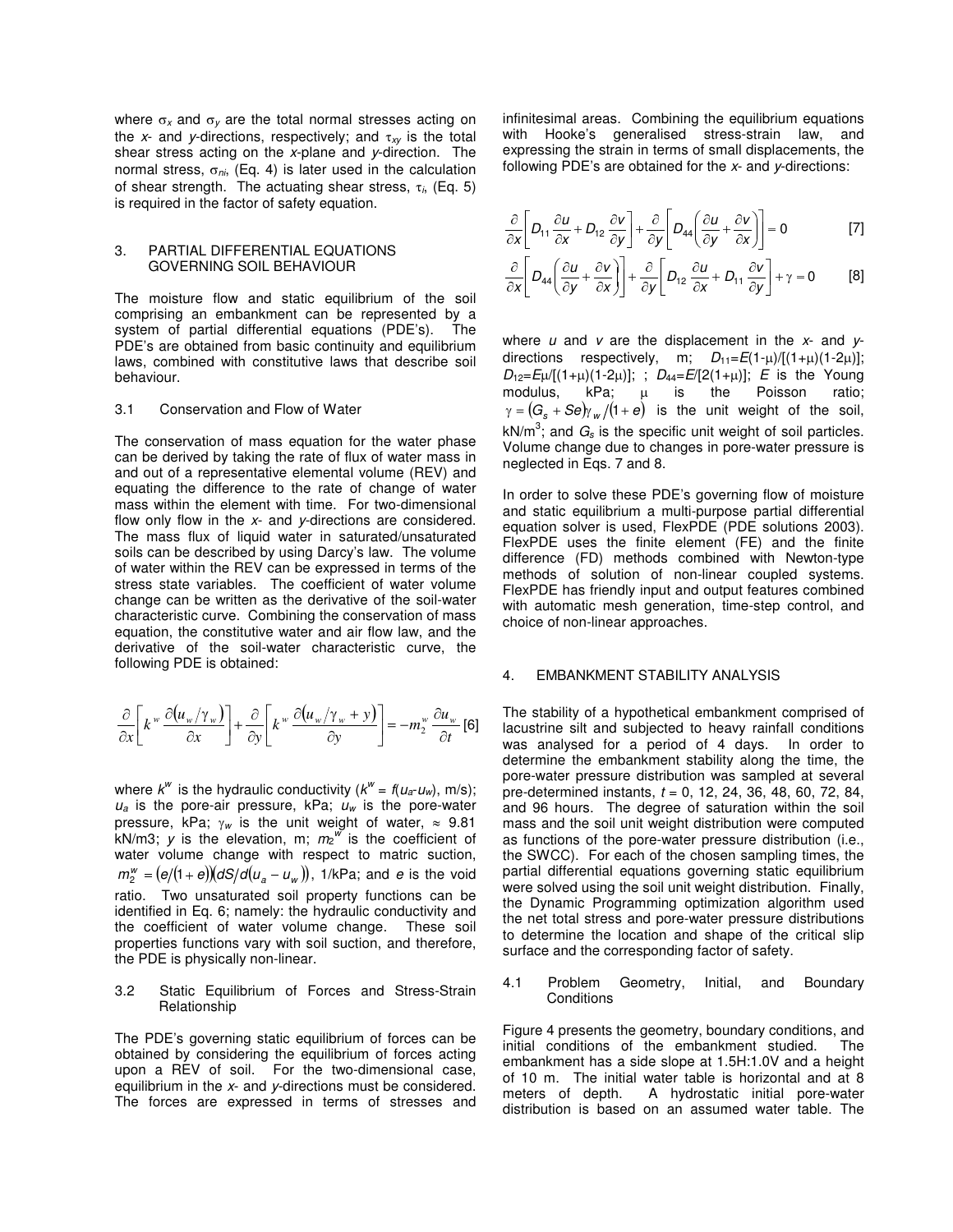boundary conditions used in the solution of Eq. 6 are presented on Fig. 4. The pore-water pressure at the embankment surface is given a value of 0 kPa, reflecting a condition where the amount of rainfall is greater or equal to the amount of water infiltrating. This rather simple atmospheric boundary condition is adequate for the analysis at hand. However, more elaborate boundary conditions can be used in situations where the ratio between the amount of rainfall and the amount of water infiltrating are changing with time. Figure 4 show that a 'no flow' boundary condition was applied on the subsurface mesh boundary. This boundary condition corresponds to a situation where the area subjected to the atmospheric boundary condition is significantly larger than the problem area and the gradients exist the subsurface mesh boundary are small.



Figure 4. Problem geometry, boundary conditions, and initial values.



Figure 5. Soil-water characteristic curve and hydraulic conductivity functions for a lacustrine silt.



Figure 6. Shear strength for a lacustrine silt.

The boundary conditions used in the solution of Eqs. 7 and 8 are similar to the boundary conditions presented on Fig. 1. No vertical displacement restriction was applied at the sides of the finite element mesh, in order to perform a 'switch on gravity' stress analysis. The unit weight used in the stress analysis was calculated based on the degree of saturation and the void ratio and using  $G_s = 2.65$ .

# 4.2 Soil Properties

The properties utilised in the analyses are assumed values for a lacustrine silt. Figure 5 presents the soilwater characteristic curve (SWCC) and the hydraulic conductivity function. The unimodal SWCC presented on Fig 5. is defined by four soil parameters; namely, the airentry value,  $\psi_b$ , the residual suction,  $\psi_{res}$ , the residual degree of saturation, *Sres*, and a parameter defining the sharpness of the transition at the bending points, '*a*' (Gitirana Jr. & Fredlund 2003). A void ratio of 0.67 was assumed. The hydraulic conductivity function was determined based on the SWCC, using the Brooks and Corey (1965) mechanistic model. A saturated hydraulic conductivity of  $2x10^{-4}$  m/s was used.

The shear strength parameters utilised throughout the analyses are:  $\phi' = 28^{\circ}$  and  $c' = 2$  kPa. The change in shear strength for different soil suctions was predicted using the soil-water characteristic curve and the saturated shear strength parameters, *c*' and  $\phi$ '. Theoretical models supported by experimental evidence show that the slope of the plot of shear strength versus soil suction,  $\phi^b$ , begins to deviate from the effective angle of internal friction as the soil desaturates. This reduced slope is associated with the increasingly reduction in the effective wetted area of contact past the air-entry value, as follows (Vanapalli et al. 1996):

$$
\tau_f = c' + (\sigma_n - u_a) \tan \phi' + (u_a - u_w) \Theta_e \tan \phi'
$$
 [9]

where  $\Theta_{\it e}$  = (S –  $S_{\it res}$ )/(1 –  $S_{\it res}$  ). The parameters of Eq. 9 are the saturated shear strength parameters and the soilwater characteristic curve parameters presented on Fig. 5. Figure 6 presents the values of shear strength vs. soil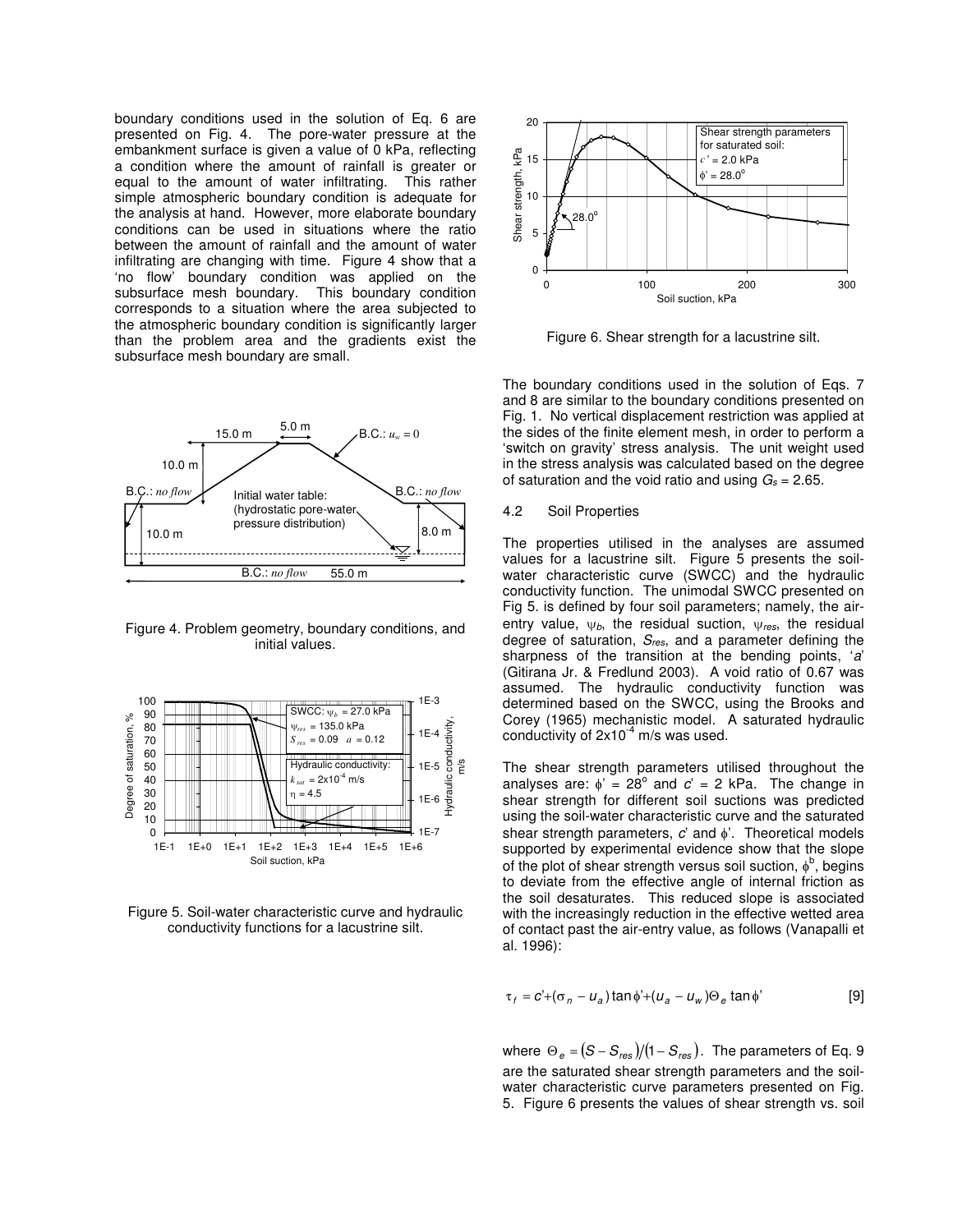suction, based on Eq. 9 and used with the shear strength parameters for the lacustrine silt.

#### 4.3 Stability Analysis Results

Figure 7 presents a typical pore-water pressure distribution after a considerable amount of infiltration has occurred. The water table has risen to the soil surface at the foot of the slope. A core of unsaturated soil is still present inside the embankment, reflecting substantial water storage capability at the center of the problem. Pore-water pressure distributions for additional time steps are not presented herein, but the evolution of the water table can be seen on Figs. 8, 9, and 10.

The search grid formed by grid cells of 1.00 m (H) by 0.25 m (V) was used in the Dynamic Programming analysis. For the search grid used, the computation time varies between 5 and 10 seconds on a Pentium IV-M running at 1.8 GHz and with 512mb of RAM. The finite element computations vary from 5 to 20 seconds, with the longer times corresponding to analysis using higher Poisson ratios. Convergence was achieved for all Dynamic Programming runs. Slip surfaces with acceptable shapes (without kinks, convex shapes, etc.) were found for all analyses. Some of the critical slip surfaces obtained deviate considerably from a circular shape, notably those presented on Fig. 8.

None of the obtained slip surfaces presented on Figs. 8, 9, and 10 are near the location where the search grid boundary crosses the face of the slope. Therefore, the chosen location where the search grid crosses the soil did not impose a restriction to the slip surface location. Special care regarding this type of restriction applied to the slip surface must be taken in problems where shallow slip surfaces are expected (i.e., problems involving cohesionless soils). Baker (1980) and the subsequent researchers have maintained the use of a search grid

crossing the slope face as a requirement of the DP analytical procedure. This requirement has not interfered with the analysis here presented, even after the soil has reached saturation and with a low effective cohesion of 2 kPa.

Pham et al. (2002) found that the Poisson ratio has a significant influence on the factor of safety obtained using the DPM combined with finite element stress fields while the Young modulus has little or no influence. Therefore, the transient seepage and stability analyses were performed for three values of the Poisson ratio ( $\mu$  = 0.333, 0.43, and 0.49). The Poisson ratio used in a 'switch on gravity' analysis partially controls the assumed value of  $K_0$  ( $K_0 = \mu/(1-\mu)$ ). The values of the Poisson ratio used herein correspond to  $K_0 = 0.50$ , 0.75, and 1.00, respectively.



Figure 7. Typical pore-water pressure distribution after strong rainfall ( $t = 72$  hours).



Figure 8. Slip surfaces for Poisson ratio = 0.333.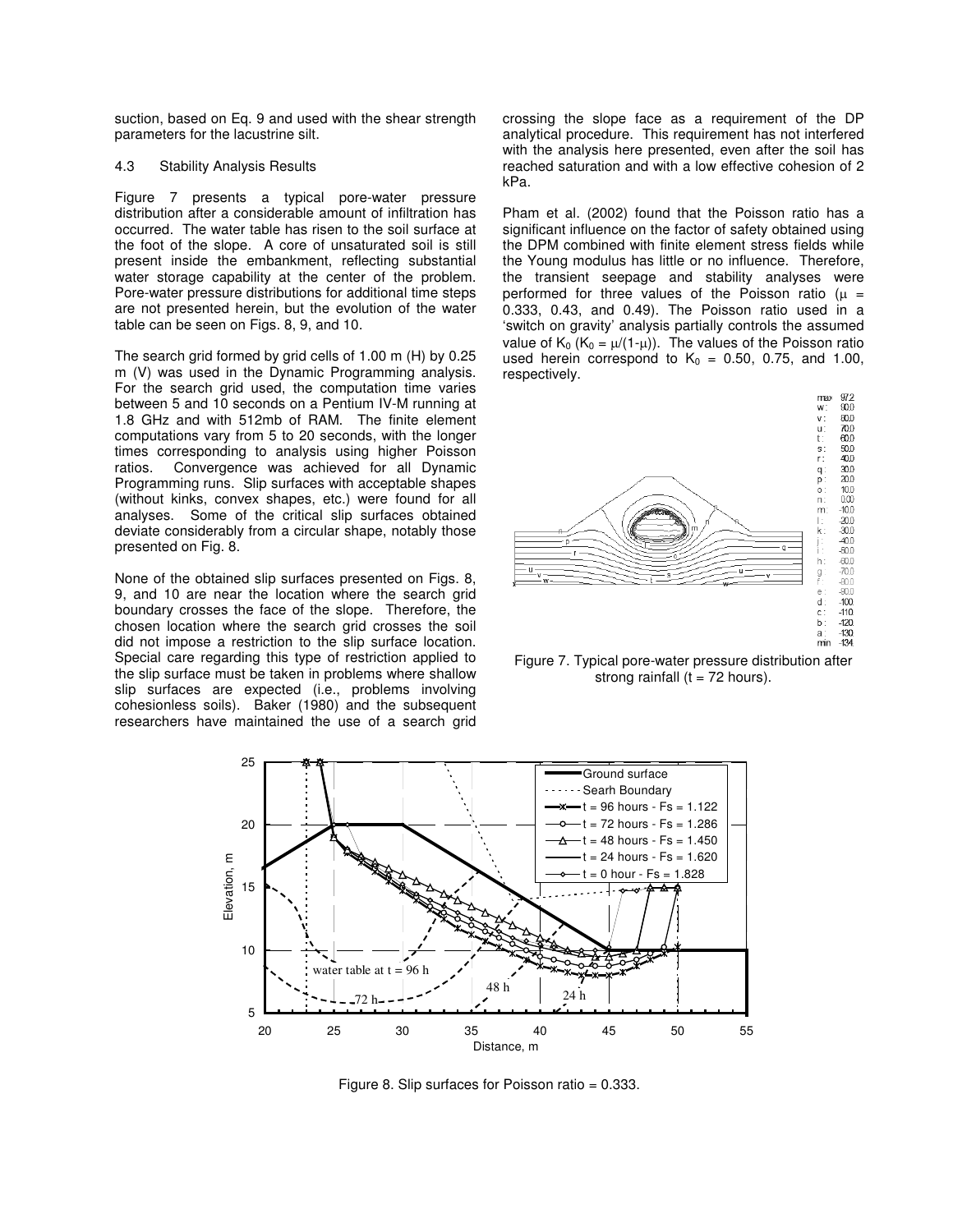

Figure 9. Slip surfaces for Poisson ratio  $= 0.43$ .



Figure 10. Slip surfaces for Poisson ratio = 0.49.

The embankment stress distribution is not entirely under  $K_0$  conditions. Therefore, while 'more confined' regions of the embankment have  $\sigma_{\nu}/\sigma_{\nu}$  ratios higher than K<sub>0</sub>, regions close to the slope surface have  $\sigma_x/\sigma_y$  ratios lower than  $K_0$ . The overall effect of the value of  $\mu$  used is reflected by the higher  $\sigma_x/\sigma_y$  ratios (closer to 1) inside the embankment for larger  $\mu$  values. The  $\sigma_x/\sigma_y$  ratios closer to 1 inside the embankment drive the slip surfaces to shallower regions, where lower  $\sigma_{x}/\sigma_{y}$  ratios are found (i.e., higher deviatoric stresses,  $\sigma_y - \sigma_x$ ). This overall behavior can be observed by comparing Figs. 8, 9, and 10.

Figure 10 ( $\mu$  = 0.49) shows that the slip surfaces become shallower as the soil saturates and the 'apparent cohesion' (i.e., effective cohesion plus shear strength due to increases in soil suction) is reduced. This behaviour is anticipated, based on conventional limit equilibrium analyses. Figure 9 show that the effect of the reduction in 'apparent cohesion' was not evident, due to the larger deviatoric stresses inside the embankment. The result shown on Fig. 9 is more pronounced for  $\mu = 0.333$ . Figure 8 shows slip surfaces becoming deeper as the soil saturates, giving the opposite tendency of what is shown on Fig. 10.